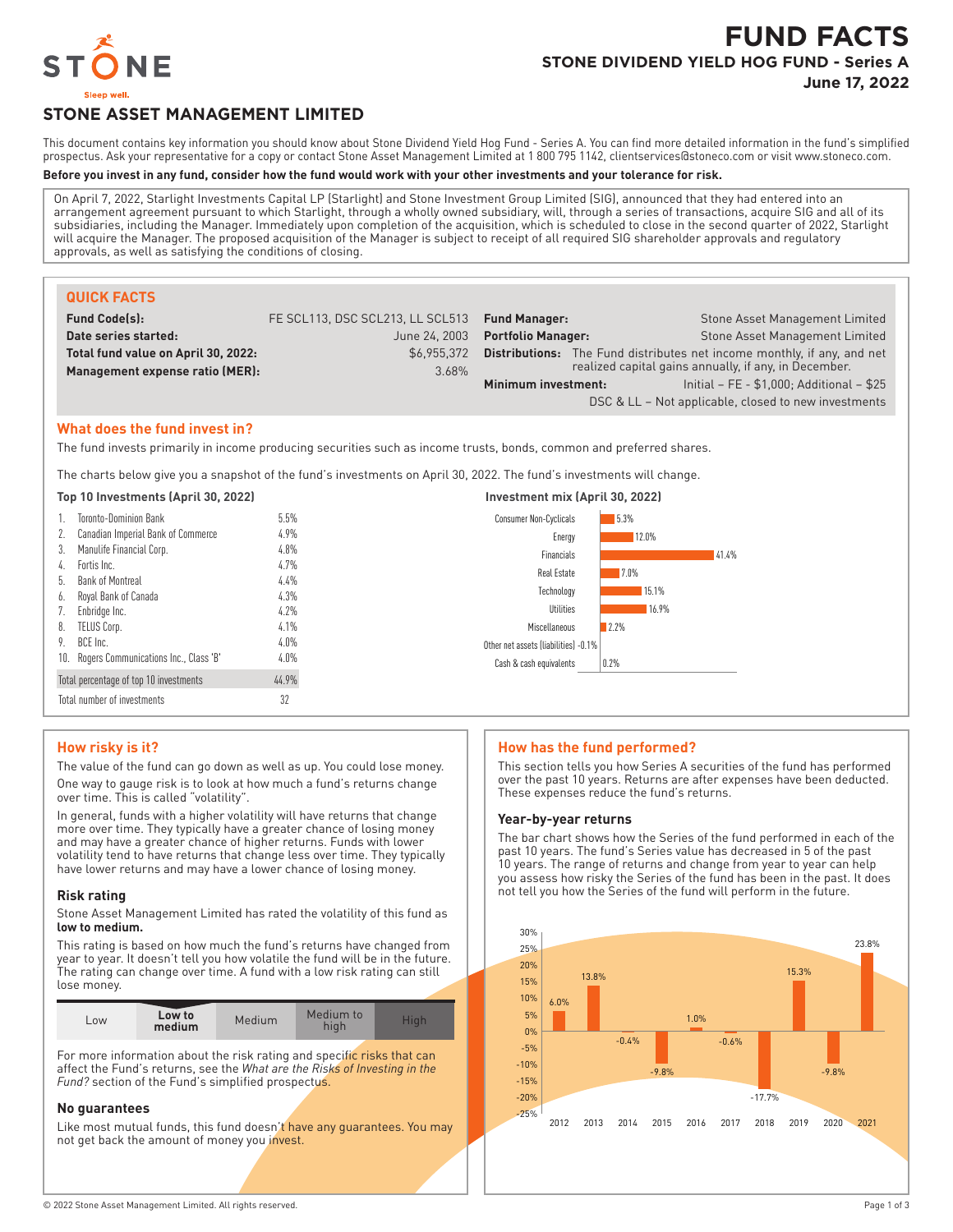

#### **Best and worst 3-month returns**

This table shows the best and worst returns for Series A securities of the fund in a 3-month period over the past 10 years. The best and worst 3-month returns could be higher or lower in the future. Consider how much of a loss you could afford to take in a short period of time.

|                    | Return     | 3 months ending | If you invested \$1,000 at the beginning of the period |
|--------------------|------------|-----------------|--------------------------------------------------------|
| <b>Best return</b> | 11.79%     | Mav 1. 2021     | Your investment would rise to \$1.117.90.              |
| Worst return       | $-22.10\%$ | March 31, 2020  | Your investment would drop to \$779.00.                |

#### **Average return**

The annual compound return of the Series of the fund was approximately 0.7% over the past 10 years. If you had invested \$1,000 in the Series of the fund 10 years ago, your investment would now be worth \$1,071.79.

### **Who is this fund for?**

#### **This fund is suitable for investors:**

- have medium-term investment goals
- have a portfolio focus on income and capital appreciation
- want to diversify their investment portfolio
- are comfortable with low to medium investment risk

#### **A word about tax**

In general, you'll have to pay income tax on any money you make on a fund. How much you pay depends on the tax laws where you live and whether or not you hold the fund in a registered plan such as a Registered Retirement Savings Plan or a Tax-Free Savings Account. Keep in mind that if you hold your fund in a non-registered account, fund

distributions are included in your taxable income, whether you get them in cash or have them reinvested.

#### **How much does it cost?**

The following tables show the fees and expenses you could pay to buy, own and sell Series A securities of the fund.

The fees and expenses – including any commissions – can vary among series of a fund and among funds. Higher commissions can influence representatives to recommend one investment over another. Ask about other funds and investments that may be suitable for you at a lower cost.

#### **1. Sales charges**

The table below shows the sales charge when you buy the Series A securities of the fund. Ask about the pros and cons of each option.

| <b>Sales charge option</b> | What you pay                                                                                                                                                                                                                                                        |                                          | <b>How it works</b>                                                                                                                                                                                                                                                                                                                                                                                                                                                                                                                                                                                                                                      |
|----------------------------|---------------------------------------------------------------------------------------------------------------------------------------------------------------------------------------------------------------------------------------------------------------------|------------------------------------------|----------------------------------------------------------------------------------------------------------------------------------------------------------------------------------------------------------------------------------------------------------------------------------------------------------------------------------------------------------------------------------------------------------------------------------------------------------------------------------------------------------------------------------------------------------------------------------------------------------------------------------------------------------|
|                            | in percent $(\%)$                                                                                                                                                                                                                                                   | in dollars (\$)                          |                                                                                                                                                                                                                                                                                                                                                                                                                                                                                                                                                                                                                                                          |
| Low load sales<br>charge   | If you sell within:<br>1 year of buying:<br>3.50%<br>2 years of buying:<br>2.75%<br>3 years of buying:<br>2.00%<br>Thereafter<br>Nil                                                                                                                                | \$0 to \$35 on every<br>\$1,000 you sell | • When you buy the fund, Stone Asset Management Limited pays your<br>representative's firm a commission of 3.0%. Any deferred sales charge you<br>pay goes to Stone Asset Management Limited.<br>• You can sell up to 10% of your securities each year without paying a deferred<br>sales charge.<br>• You can switch to certain other securities of other Stone Funds at any time<br>without paying a deferred sales charge. The deferred sales charge schedule<br>will be based on the date you bought the first fund.                                                                                                                                 |
| Initial sales charge       | 0% to 5% of the amount<br>you buy                                                                                                                                                                                                                                   | \$0 to \$50 on every<br>\$1,000 you buy  | • Negotiated between you and your representative.<br>• The initial sales charge is deducted from the amount you invest. It goes to<br>your representative's firm as a commission.                                                                                                                                                                                                                                                                                                                                                                                                                                                                        |
| Deferred sales<br>charge   | If you sell within:<br>$6.00\%$<br>1 year of buying:<br>2 years of buying:<br>5.50%<br>3 years of buying:<br>5.00%<br>4 years of buying:<br>4.50%<br>5 years of buying:<br>4.00%<br>6 years of buying:<br>3.00%<br>7 years of buying:<br>2.00%<br>Thereafter<br>Nil | \$0 to \$60 on every<br>\$1,000 you sell | • The deferred sales charge is a set rate based on the cost of units being sold. It<br>is deducted from the amount you sell.<br>• When you buy the fund, Stone Asset Management Limited pays your<br>representative's firm a commission of 5.0%. Any deferred sales charge you<br>pay goes to Stone Asset Management Limited.<br>• You can sell up to 10% of your securities each year without paying a deferred<br>sales charge.<br>• You can switch to certain other securities of other Stone Funds at any time<br>without paying a deferred sales charge. The deferred sales charge schedule<br>will be based on the date you bought the first fund. |